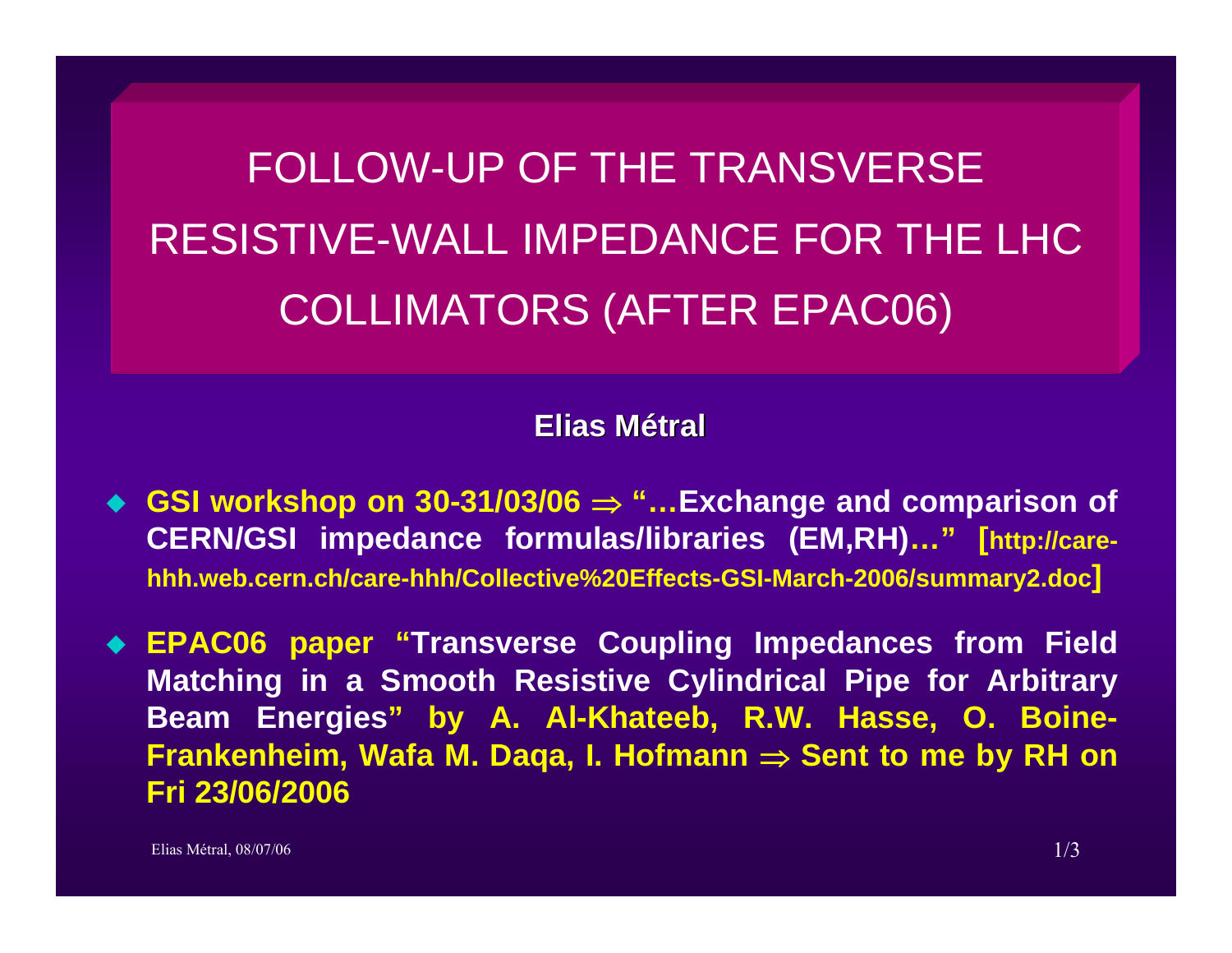## **GSI RESULT (2006) CERN RESULT (2005)**



**d = 2.5 cm for the real LHC collimators**